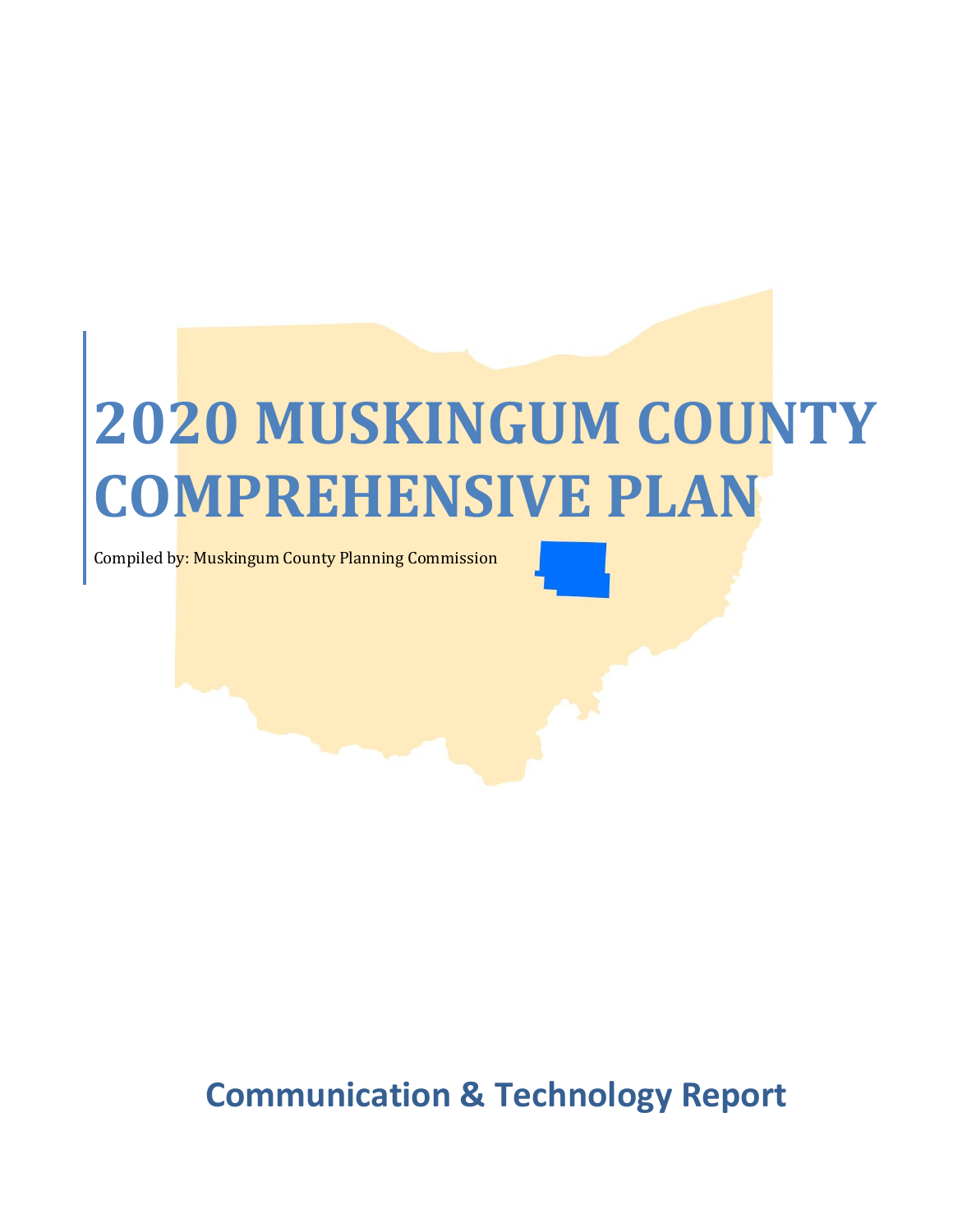## **Communications and Technology Task Force Report**

While Zanesville is the urban center of Muskingum County, we are located in a rural setting compared to most of Ohio. The hills roll, the roads are crooked and the trees are plentiful. These attributes of Muskingum County are among our greatest charms, but they also contribute to our greatest challenges. Infrastructure is slower to develop, negatively affecting the pace of economic development. Utilities, including communications, are hampered by these assets which make Muskingum County a beautiful place to live, visit and enjoy recreation.

**COMMUNICATIONS AND TECHNOMS (2020) TASK FOTCE**<br> **Report**<br> **Report**<br>
MATE: Zonessille is the urban conter of Muskingum County, we are located in a rural setting<br>
compared to most of Muskingum County are among our geotest In thinking through the changes that have happened since our last Comprehensive Plan, we could not have imagined the impact that social media would play in our daily lives. Indeed, it was not even mentioned in the realm of "communication" in the Executive Summary 11 years ago. Facebook, Twitter, and to a lesser degree Instagram, all play a large and growing role in keeping our communities informed and updated. Each allow for grouping and sub-grouping of information to go to specific individuals whose interests are in common. Now, and in the future, communication en masse for most communities should include broadcast, digital, AND social media sources.

Broadband is the key to the communications future for this plan's timeline. As electricity was a great separator in the early  $20<sup>th</sup>$  century, access to reliable broadband divides society between those who "have" and those who "have not." Without broadband, we are "choked off" from society, a fact which will increase over time. Muskingum County should recognize and make efforts to keep broadband on the forefront and at the top of development discussions. The most pristine "shovel-ready" site with all utilities has no value without adequate, reliable broadband. Our county does have land; not flat land, but as Eastpointe shows, hills can be moved.

Identifying the issue is easy; accomplishing the task is far more difficult. In the '30s it took an act of Congress and a President faced with the greatest recession our country has ever seen to create the Rural Electrification Act, an effort which was able to electrify rural Muskingum County and our nation. This rural electrification plan is one model to consider "morphing" into a broadband solution. The model has weaknesses today our ancestors did not face: competing interests and rapidly changing technologies.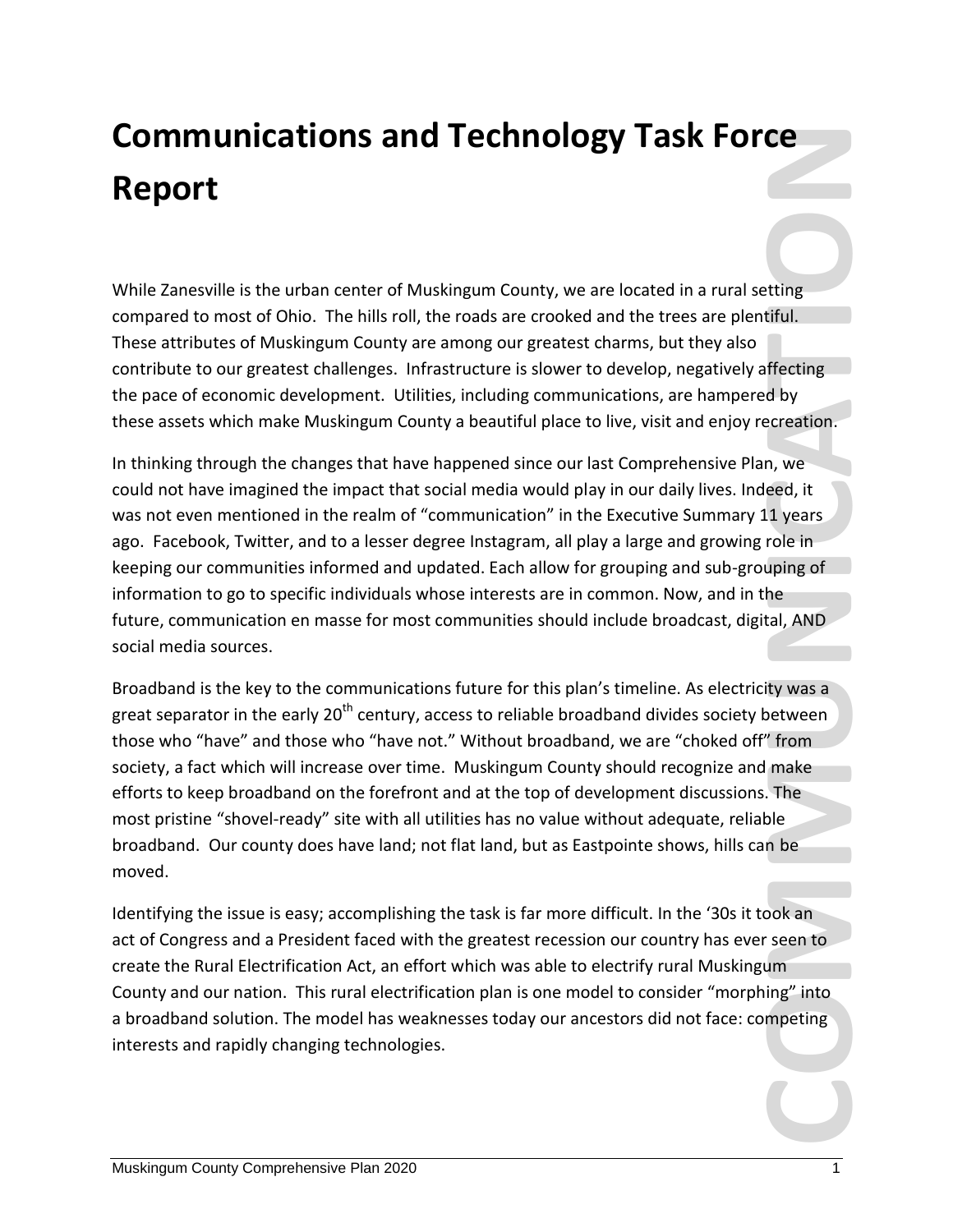In recent years, the expansion of broadband slowly continues outward from our urban centers. Varied efforts of primarily private initiatives have moved the needle. In the future, as we "broaden the band" to less densely populated areas, the private market cannot sharpen their pencils enough. Public initiatives should become a significant partner in the expansion. President Kennedy set the course for the 1969 moon landing in 1961 with a common goal led by government and contributed to by hundreds of private initiatives.

The need is great and the capital required is tremendous with current technologies. Technologies which were once invested in may be obsolete in the near future. This task comes complete with lots of risk. Risk of capital is perhaps the greatest hurdle to date.

The growing trend of Virtual Employment is becoming more and more common, not only in our communities but around the world. This trend allows people to work remotely wherever they like. As the cost of living and real estate continues to grow exponentially, more and more people, especially young families, will look to work virtually and live in communities like ours where the cost of living is much lower, and land is relatively cheap in comparison with the Columbus metro. It is also likely that suburban crawl from the Columbus Metro will become more of a factor for those in the western part of Muskingum County, as people working in the Columbus metro seek a lower cost of living, better schools, and less crime will consider moving to our county. It is our thought that commuting times of less than an hour will make the western part of Muskingum county more attractive to those looking for a better quality of life for their families.

With this in mind, we think that Internet and Telecommunications need to be viewed as a modern utility. Having a robust internet infrastructure is fundamental to compete economically in any capacity. In the future, over the next 10 years, enhancements like 5G will open up competition to those who have sought virtual employment, as well as those living in Muskingum County who commute to Columbus.

### Technology Outlook in Muskingum County

### Electricity

Muskingum County has an electric backbone, allowing for "virtually" all areas to be electrified. The transmission system in the county is owned by American Electric Power (AEP), www.aepohio.com . The distribution system or those wires which run to residential, commercial and industrial meters, are owned by two entities. AEP is an investor-owned utility serving areas with a denser population, which tends to be urban. Guernsey-Muskingum Electric Cooperative, Inc., www.gmenergy.com, is a rural electric cooperative serving the historically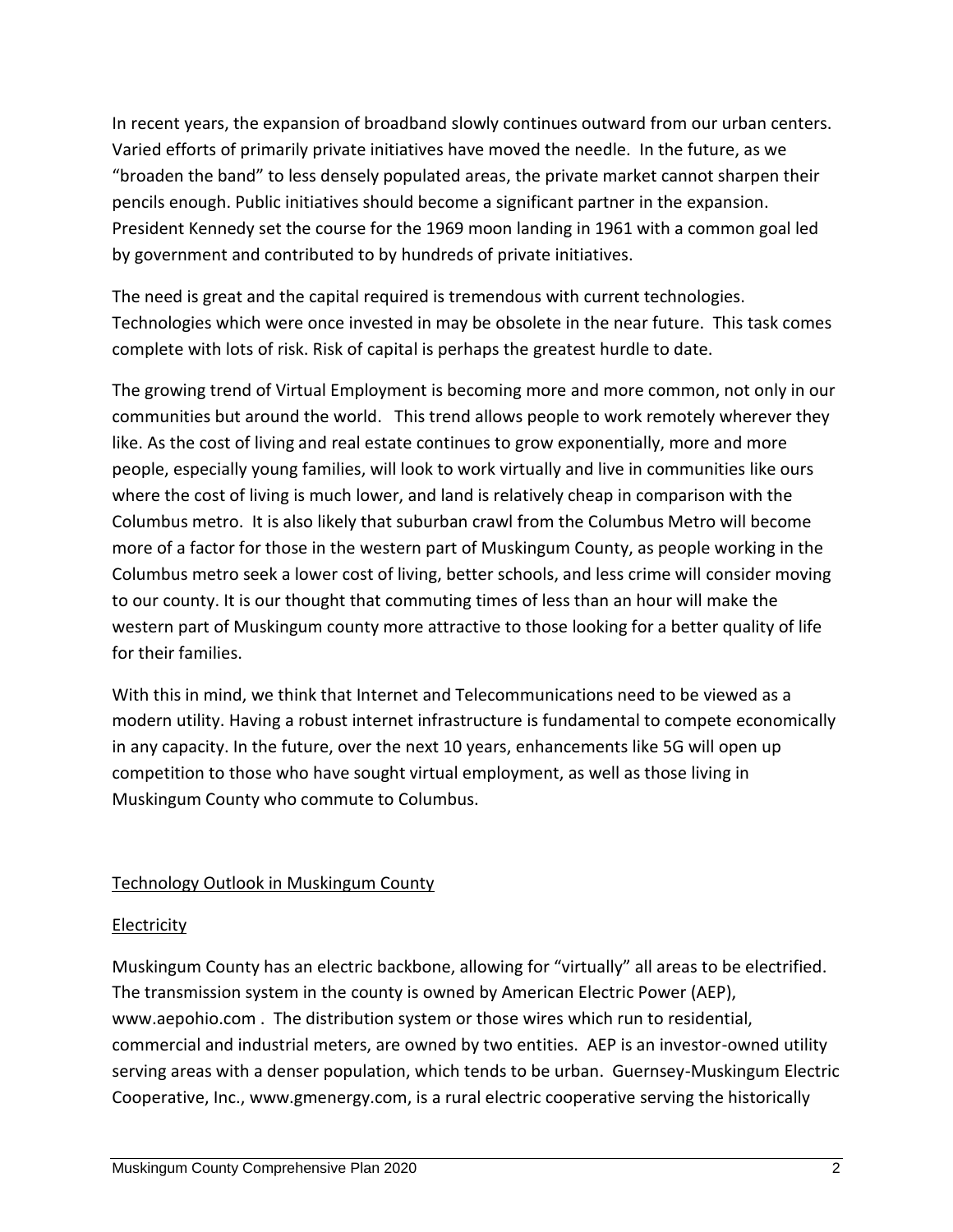rural portions of our county. Each utility has its own defined service territory with an "obligation to serve" its area. The territorial lines which were drawn up in the '70s fall to the Public Utilities Commission of Ohio (PUCO).

Extending or increasing capacity of electric lines is typically a reactive venture. The utilities can/will provide the required capacity and voltages as needed by an area, business or development. Electric utilities in Muskingum County cannot refuse service. They can and do expect reasonable cost-sharing, causing some ventures to be cost-prohibitive.

It has been noted that virtually all areas of Muskingum County can be electrified with the present partners. Expansion and increasing capacities take time for design, construction and implementation. As with all utilities, discussions for development are always best served when done early in the process, allowing appropriate time for those reactive utilities to react and best serve Muskingum County.

### Automation

Automation has and will continue to have a huge impact on employment locally. It's just that simple. To give perspective, in the Fall of 1974, some 45 years ago, what was then Brockway Glass, now Owens Illinois, had full employment numbers in all of its operations at or close to 2,000 people. Today that same plant is producing similar amounts of glass packaging products, but with employment numbers closer to 375. In the coming 10+ years, manufacturing will continue to automate, but so will other employment categories such as distribution centers, automated transport and trucking, even healthcare. Technology from big data, analytics, and machine learning are driving changes in our lives, making interaction with machines and information more natural and increasingly powerful. It is being called "The 4<sup>th</sup> Industrial Revolution." While companies are able to count on more precise, higher quality manufactured goods with lowered operational costs, it still reverts back to "the robots are stealing our jobs" reality. It would seem a natural progression here would follow the manufacturing story…that of service-based industry dealing with the contraction of jobs filled by a human workforce. The need for skilled humans will not likely dissipate in sectors of manufacturing and service based industry. It will, however, need constant education and updating of skills. As we try to keep up with Artificial Intelligence (AI), our educators will need to be a central part of the ongoing solution to this challenge/problem/opportunity.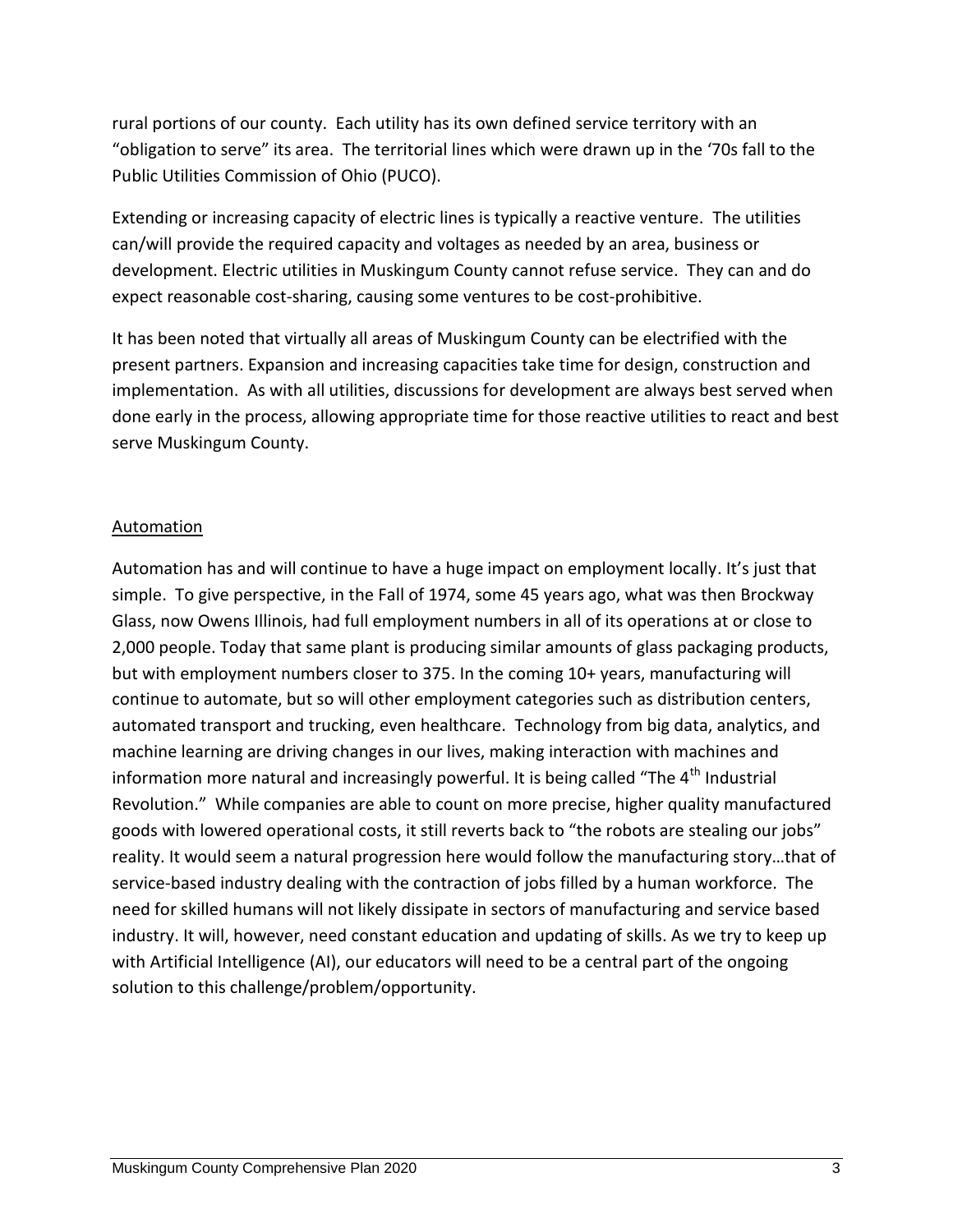#### Energy

A few years ago, probably about the time we closed up our last comprehensive plan, the Wall Street Journal had a very interesting piece that highlighted the geographical area of eastern Ohio, the panhandle of West Virginia, and western Pennsylvania. The area, being rich in shale deposits, was of renewed interest to manufacturers because of the likelihood of the abundant and less costly energy source soon to be available to them. It was noted that the same area was an industrial powerhouse in earlier times with steel, glass, and other manufacturing. Fast forward a few years and much of the article's prophecies have come true. A steady source of natural gas has caused manufacturers large and small to once again look at this Tri-State region to place physical plants here. Opportunity from the drilling technology would once again seem to be knocking at our region's door, and indeed even to our doors here in Muskingum county. Our highways have always given us quick access to transportation opportunities, and the proximity of many of the shale drilling operations give us advantages as well. Our Chamber of Commerce and Port Authority Board should continue to play a vital role in enticing manufacturers of all sizes to look at Muskingum County closely when choosing their potential hosting communities. It should also go without saying that our educators can play an incredible role in preparing our workforce for the opportunities that an abundant energy supply can bring.

- A communications/technology committee S.W.O.T. Analysis
- S. trengths
- 1. Hills, trees, topography = natural beauty and great recreational value.
- 2. Large numbers of populace engaged in social media groups and sub groups…i.e. Facebook, twitter, Instagram etc..
- 3. "virtual employment" community exponential growth.
- 4. Proximity to Columbus ADI (area of dominant influence) from western Muskingum county.
- 5. Electric backbone allows for "virtually" all area to be electrified.
- 6. Abundance and proximity of energy in the form of natural gas.
- 7. Automation is making existing local manufacturers more competitive and profitable.

#### W. eaknesses

1. Hills, trees, and topography cause infrastructure to be slower in developing.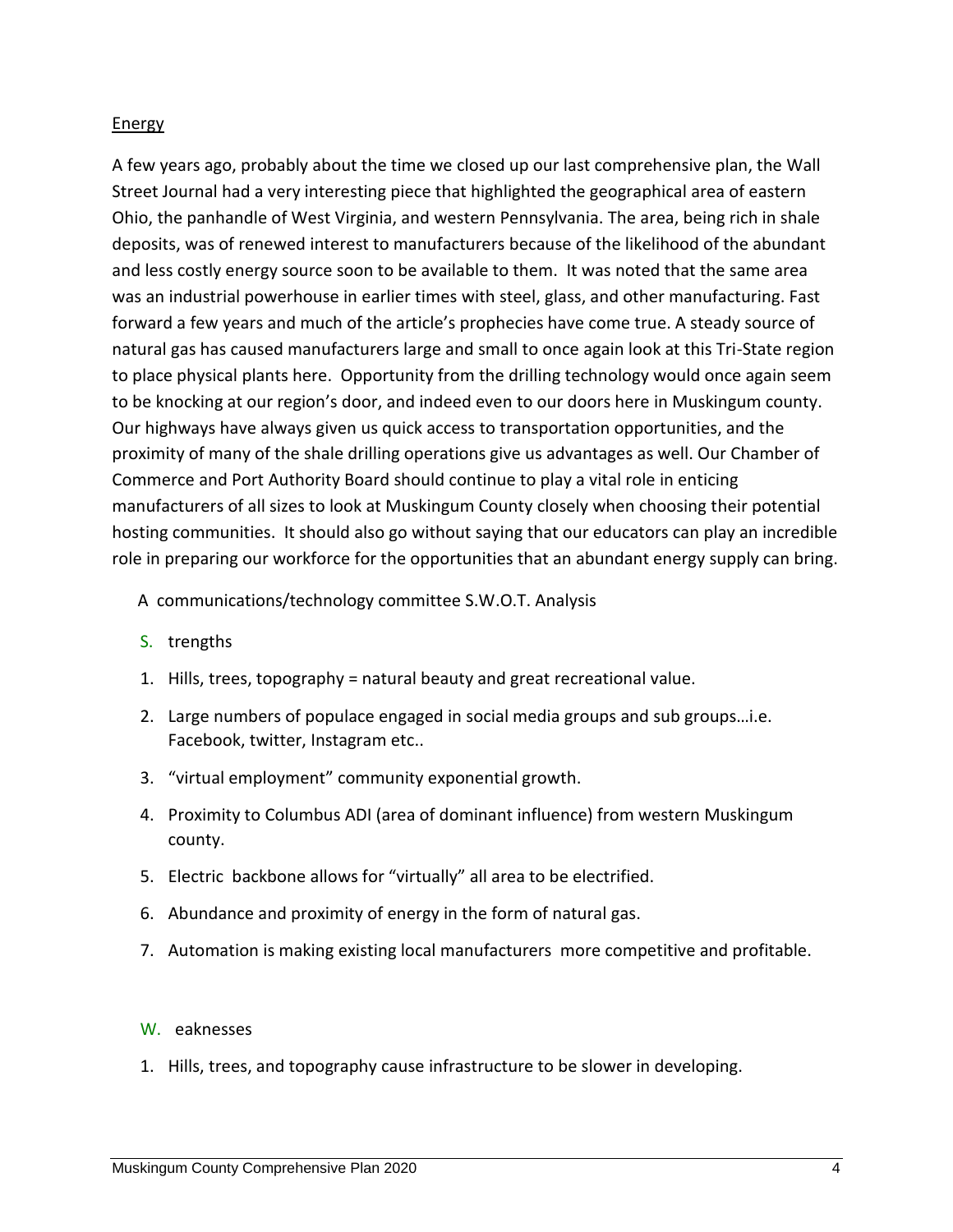- 2. Broadband access continues to move slowly out of urban centers, slowing pace of economic development.
- 3. Automation can become burdensome and harmful to manufacturing and service employment number.
- 4. Lack of communication and co-operation within Muskingum county leaders. City/county/township/village.

### O. pportunities

- 1. Social media enhance our communication options within the framework of existing communications i.e. broadcast, digital/web, cellular, to individuals as well as groups/sub-groups.
- 2. Broadband expansion to all areas of our county will enhance development in the form of employment and housing.
- 3. Energy abundance and our transportation network will enhance our county to manufacturers looking to locate here.
- 4. County work force, if prepared and educated for the tasks required, can usher in the "4<sup>th</sup> industrial revolution" and AI.
- 5. Virtual employment can bring new thinking and energy into our county as transplanted residents become part of our community's social fabric.
- 6. As the Columbus ADI expands, western Muskingum county property values and opportunities will be enhanced.

### T. hreats

- 1. Broadband development lags and in turn causes potential employers and residents to seek other communities to live and do business in.
- 2. Educators fail to prepare local workforce for the future needs of employers.
- 3. Automation evaporates opportunities for employment without enhancing existing employees' lives.